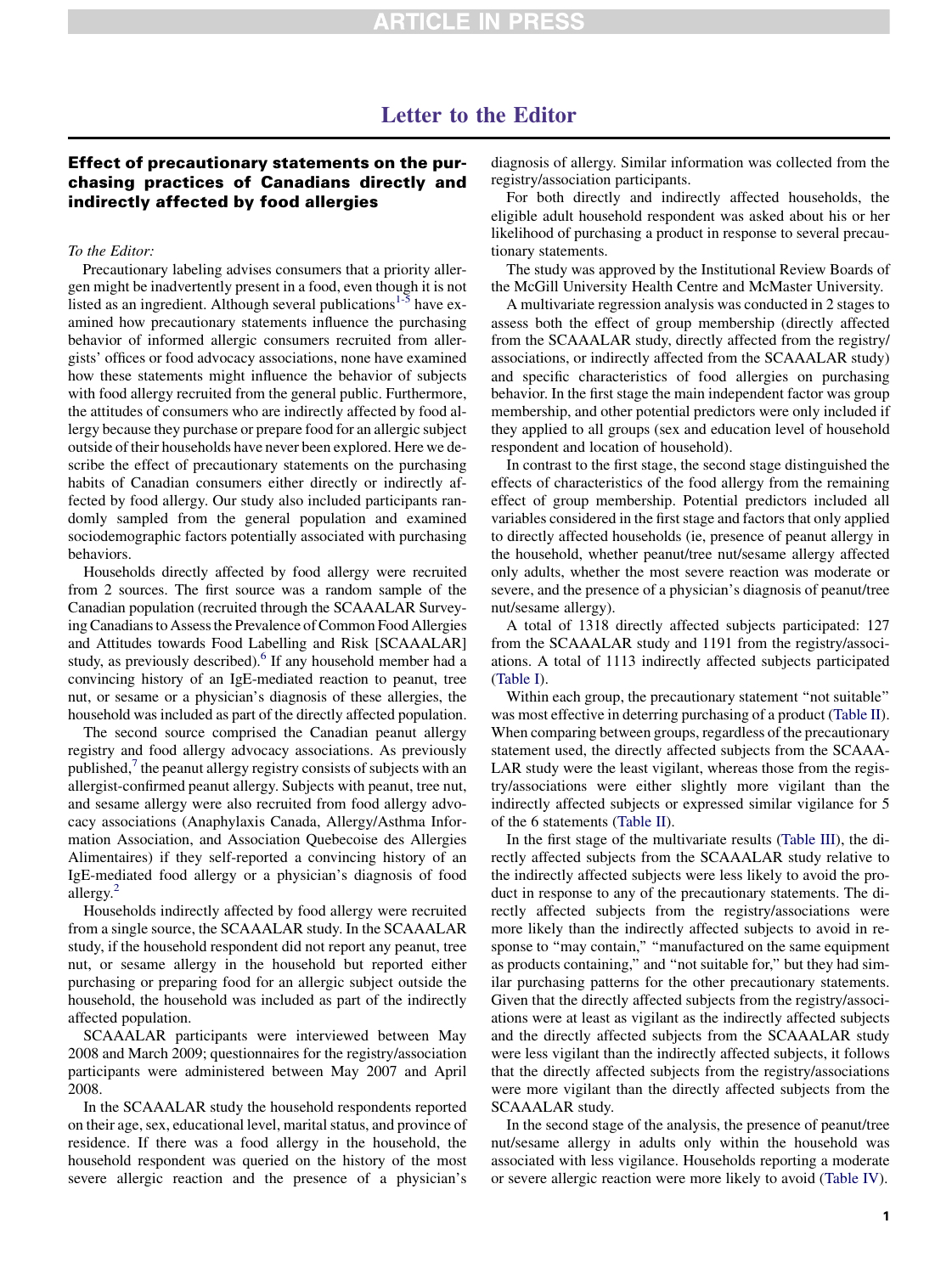## ARTICLE IN PRES

#### <span id="page-1-0"></span>TABLE I. Comparison of demographic and socioeconomic characteristics between directly and indirectly affected subjects

|                                                                         | Directly affected<br><b>SCAAALAR</b> subjects<br>$(n = 127)$ | Directly affected peanut<br>registry/food allergy<br>association subjects<br>$(n = 1191)$ | Indirectly affected<br><b>SCAAALAR</b> subject<br>$(n = 1113)$ |
|-------------------------------------------------------------------------|--------------------------------------------------------------|-------------------------------------------------------------------------------------------|----------------------------------------------------------------|
| Age of respondent (y $[95\% \text{ CI}]$ )                              | $46.1(44.0-48.1)$                                            | $39.9(39.4-40.4)*$                                                                        | 46.6 (45.7-47.4)                                               |
| Male sex $(\%$ [95% CI])                                                | $26.5(18.8-35.5)$                                            | $7.6(6.2-9.3)$                                                                            | $28.3(25.6-31.1)$                                              |
| College/university/professional degree or diploma (% [95% CI])          | 77.4 (68.7-84.7)                                             | 84.7 (82.5-86.7)                                                                          | 68.4 (65.5-71.2)                                               |
| Married/cohabitation (% [95% CI])                                       | 89.0 (81.6-94.2)                                             | $90.1 (87.2 - 92.5)^*$                                                                    | 71.6 (68.7-74.3)                                               |
| Rural† $(\%$ [95% CI])                                                  | 36.3 (27.8-45.4)                                             | $20.8(18.5-23.2)$                                                                         | 37.7 (34.9-40.7)                                               |
| Location (% [95% CI])                                                   |                                                              |                                                                                           |                                                                |
| Atlantic provinces (% [95% CI])                                         | $5.6(2.3-11.3)$                                              | $3.2(2.3-4.4)$                                                                            | $6.6(5.2-8.2)$                                                 |
| Quebec (% [95% CI])                                                     | 34.7 (26.4-43.7)                                             | 49.8 (46.9-52.7)                                                                          | 34.1 (31.3-36.9)                                               |
| Ontario (% [95% CI])                                                    | $30.6(22.7-39.6)$                                            | $34.2(31.5-37.0)$                                                                         | 38.6 (35.8-41.6)                                               |
| Prairies (% [95% CI])                                                   | $12.1(6.9-19.2)$                                             | $8.6(7.1-10.3)$                                                                           | $11.6(9.8-13.7)$                                               |
| British Columbia (% [95% CI])                                           | $16.9(10.8-24.7)$                                            | $4.1(3.1-5.4)$                                                                            | $9.1(7.5-10.9)$                                                |
| Peanut allergy in household (%[95% CI])                                 | $51.2(42.2-60.1)$                                            | 94.4 (92.9-95.6)                                                                          |                                                                |
| Child with peanut/tree nut/sesame allergy in household $(\%$ [95\% CI]) | $37.0(28.6-46.0)$                                            | 91.9 (90.2-93.4)                                                                          |                                                                |
| Moderate/severe reaction (% [95% CI])                                   | 83.5 (75.8-89.5)                                             | 77.7 (75.2-80.1)                                                                          |                                                                |
| Physician's diagnosis of allergy $(\%$ [95% CI])                        | 84.3 (76.7-90.1)                                             | 92.9 (91.3-94.3)                                                                          |                                                                |

\*Only those from the registry provided these data ( $n = 570$ ).

Residing outside Canadian metropolitan area or in a Canadian metropolitan area with a population of less than 100,000.

TABLE II. Percentages of the directly affected subjects from the SCAAALAR study, directly affected subjects from the registry/ associations, and indirectly affected subjects from the SCAAALAR study who will never purchase a product with the following precautionary statements

|                                                     | <b>Directly affected</b><br><b>SCAAALAR subjects</b><br>$(n = 127)$ , % (95% CI) | <b>Directly affected</b><br>registry/association | Indirectly affected<br><b>SCAAALAR</b> subjects<br>subjects (n = 1191) (n = 1113), % (95% CI) | Difference, %<br>(95% CI; (column<br>$2 - column 1$ | Difference, %<br>(95% CI; column<br>$3 - column 1$ | Difference %<br>$(95\% \text{ Cl}) (3 - 2)$                          |
|-----------------------------------------------------|----------------------------------------------------------------------------------|--------------------------------------------------|-----------------------------------------------------------------------------------------------|-----------------------------------------------------|----------------------------------------------------|----------------------------------------------------------------------|
| May contain<br>[allergen]                           | 56.2 (46.9-65.2)                                                                 | 89.7 (87.9 to 91.4)                              | 84.3 (82.0 to 86.5)                                                                           |                                                     |                                                    | 33.5 (24.5 to 42.5) 28.1 (19.0 to 37.2) $-5.4$ ( $-8.1$ to $-2.6$ )  |
| May contain traces<br>of [allergen]                 | 47.1 $(38.0 \text{ to } 56.4)$                                                   | 77.3 (74.8 to 79.6)                              | 81.5 (79.1 to 83.8)                                                                           |                                                     | 30.2 (21.0 to 39.4) 34.4 (25.2 to 43.6)            | 4.2 $(0.9 \text{ to } 7.5)$                                          |
| Manufactured in a<br>facility $(\ldots)$            | 40.5 (31.7 to 49.8)                                                              | 74.4 (71.9 to 76.9)                              | 73.6 (70.8 to 76.2)                                                                           |                                                     |                                                    | 33.9 (24.8 to 43.0) 33.1 (23.9 to 42.2) $-0.9$ ( $-4.5$ to 2.7)      |
| Manufactured<br>on the same<br>equipment $(\ldots)$ | 52.9 $(43.6 \text{ to } 62.0)$                                                   | 87.6 (85.6 to 89.5)                              | 80.4 (77.9 to 82.7)                                                                           |                                                     |                                                    | 34.7 (25.7 to 43.8) 27.5 (18.3 to 36.7) $-7.3$ ( $-10.3$ to $-4.2$ ) |
| Packaged in a<br>facility $(\ldots)$                | 39.7 (30.9 to 49.0)                                                              | 76.0 (73.5 to 78.4)                              | 72.6 $(69.8 \text{ to } 75.2)$                                                                |                                                     |                                                    | 36.3 (27.3 to 45.4) 32.9 (23.8 to 42.0) $-3.4$ ( $-7.0$ to 0.2)      |
| Not suitable $(\ldots)$                             | $80.2$ (71.9 to 86.9)                                                            | 96.8 (95.6 to 97.7)                              | 87.7 (85.6 to 89.6)                                                                           | 16.6 $(9.4 \text{ to } 23.8)$                       | $7.5(0.1 \text{ to } 14.9)$                        | $-9.1$ ( $-11.3$ to $-6.9$ )                                         |

Although limited by the relatively small sample of directly affected subjects from the general population, we have demonstrated that (1) precautionary statements varied considerably in their effectiveness in deterring consumer purchasing; (2) the directly affected subjects from the SCAAALAR general population survey were the least vigilant and, surprisingly, those who were indirectly affected were more diligent than the general population of directly affected subjects; and (3) households having a child with peanut/tree nut/sesame allergy or an allergic subject with a previous moderate or severe allergic reaction were more vigilant.

The "not suitable" precautionary statement might be the most effective because it not only provides information for the consumer but also makes the decision for them regarding the appropriateness of the product for consumption. However, a possible disadvantage is that consumers might rely only on this precautionary statement and ignore other potential allergens listed in the ingredients. This variability that we observed in consumer behavior in response to precautionary statements is consistent with an American survey.<sup>[4](#page-3-0)</sup> It is to be expected that the wide range and frequent use of precautionary statements might lead to consumer uncertainty. Policies that promote the use of fewer variations of precautionary statements might be more effective in deterring purchasing.

The directly affected subjects from the general population are far less vigilant than those recruited from the registry/associations. These directly affected subjects differ from the directly affected subjects randomly recruited from the general population in that they consist mainly of parents who are highly informed and motivated regarding food allergy management. This effect was evident even after adjusting for potential confounders, including education; peanut allergy in the household; having a child with peanut, tree nut, or sesame allergy; severity of the reaction; or physician's diagnosis.

It is possible that those indirectly affected subjects were more diligent than the directly affected subjects in the general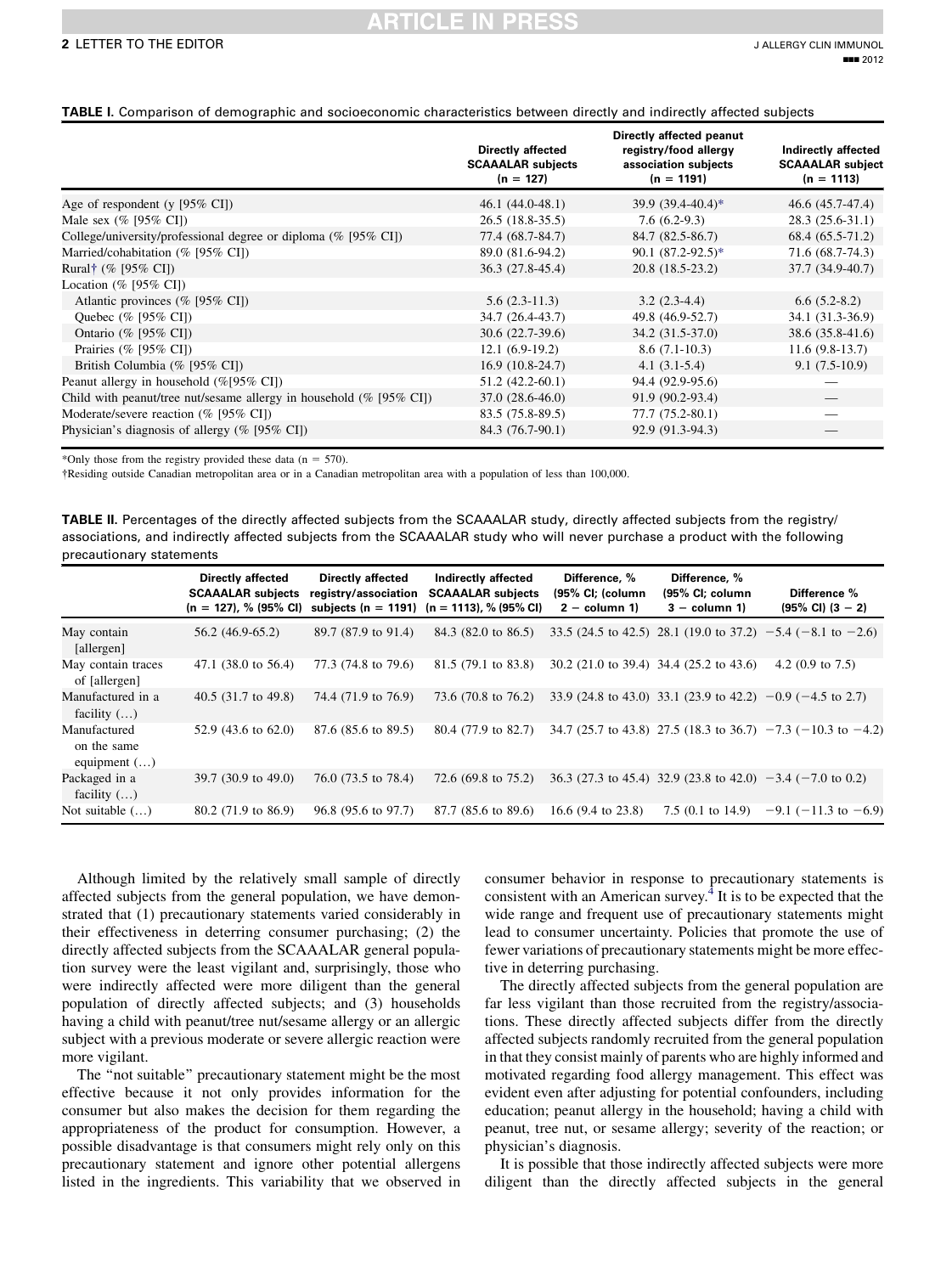#### <span id="page-2-0"></span>TABLE III. Predictors of never purchasing in response to different precautionary statements

|                                                 | May contain<br>[allergen] | May contain<br>traces<br>of [allergen] | Manufactured in a<br>facility that also<br>packages [allergen] | <b>Manufactured on</b><br>the same equipment<br>as products containing<br>[allergen] | Packaged in a facility<br>that also packages<br>products containing<br>[allergen] | Not suitable for<br>people with a<br>[particular allergy] |
|-------------------------------------------------|---------------------------|----------------------------------------|----------------------------------------------------------------|--------------------------------------------------------------------------------------|-----------------------------------------------------------------------------------|-----------------------------------------------------------|
| Directly affected<br>$(SCAAALAR study)*$        | $0.21(0.14-0.32)$         | $0.20(0.14-0.30)$                      | $0.25(0.17-0.38)$                                              | $0.28(0.19-0.42)$                                                                    | $0.26(0.17-0.38)$                                                                 | $0.58(0.35-0.95)$                                         |
| Directly affected<br>$(registry/associations)*$ | 1.58 (1.22-2.04)          | $0.81(0.66-1.00)$                      | $1.03(0.85-1.24)$                                              | 1.78 (1.41-2.25)                                                                     | $1.17(0.97-1.42)$                                                                 | 4.13 (2.85-5.99)                                          |
| Postsecondary graduate†                         | $1.33(1.02-1.75)$         |                                        |                                                                |                                                                                      |                                                                                   |                                                           |
| Atlantic‡                                       | $2.23(1.10-4.51)$         |                                        |                                                                |                                                                                      |                                                                                   |                                                           |
| Quebec <sup>†</sup>                             |                           | $0.60(0.49-0.74)$                      |                                                                | $0.72(0.57-0.91)$                                                                    |                                                                                   |                                                           |
| Prairiest                                       |                           |                                        |                                                                |                                                                                      |                                                                                   | $0.55(0.36-0.83)$                                         |
| British Columbia <sup>†</sup>                   |                           | $0.56(0.39-0.82)$                      | $0.69(0.49-0.96)$                                              | $0.53(0.36-0.78)$                                                                    | $0.65(0.47-0.92)$                                                                 |                                                           |

Values are presented as odds ratios (95% CIs).

\*Reference group is indirectly affected subjects.

Completed college or university.

Reference group is all other provinces.

TABLE IV. Predictors of never purchasing in response to different precautionary statements after accounting for factors applicable only to directly affected groups

|                                                                              | May contain<br>[allergen]           | May contain<br>traces of<br>[allergen] | <b>Manufactured in</b><br>a facility that also<br>packages [allergen] | <b>Manufactured on</b><br>the same equipment<br>as products containing<br>[allergen] | Packaged in a facility<br>that also packages<br>products containing<br>[allergen] | Not suitable for<br>people with a<br>[particular allergy] |
|------------------------------------------------------------------------------|-------------------------------------|----------------------------------------|-----------------------------------------------------------------------|--------------------------------------------------------------------------------------|-----------------------------------------------------------------------------------|-----------------------------------------------------------|
| Directly affected<br>$(SCAAALAR study)*$                                     |                                     | $0.33(0.17-0.66)$ $0.27(0.14-0.49)$    | $0.39(0.23-0.68)$                                                     | $0.39(0.21-0.70)$                                                                    | $0.33(0.19-0.57)$                                                                 | $0.46(0.26-0.82)$                                         |
| Directly affected<br>(registry/associations)*                                | 1.32 (0.67-2.60)                    | $0.69(0.39-1.22)$                      | $1.13(0.70-1.83)$                                                     | $1.53(0.89-2.64)$                                                                    | $1.00(0.62-1.60)$                                                                 | $2.60(1.23-5.52)$                                         |
| Ouebec†                                                                      | $0.76(0.60-0.98)$                   | $0.61(0.49-0.76)$                      | $0.82(0.68-1.00)$                                                     | $0.70(0.56-0.89)$                                                                    |                                                                                   |                                                           |
| Prairies <sup>†</sup>                                                        |                                     |                                        |                                                                       |                                                                                      |                                                                                   | $0.55(0.37-0.83)$                                         |
| British Columbia <sup>†</sup>                                                |                                     | $0.57(0.39-0.84)$                      | $0.64(0.45-0.91)$                                                     | $0.53(0.36-0.78)$                                                                    | $0.66(0.48-0.93)$                                                                 |                                                           |
| Peanut allergy in<br>household <sup>t§</sup>                                 | $1.03(0.59-1.79)$                   | $1.00(0.62 - 1.62)$                    | $0.99(0.63-1.57)$                                                     | $1.27(0.76-2.11)$                                                                    | $1.26(0.80-1.98)$                                                                 | $1.65(0.80-3.38)$                                         |
| No child with peanut/tree<br>nut/sesame allergy in<br>household <sup>†</sup> | $0.31(0.19-0.50)$ $0.41(0.27-0.62)$ |                                        | $0.51(0.34-0.76)$                                                     | $0.51(0.32-0.80)$                                                                    | $0.56(0.37-0.83)$                                                                 |                                                           |
| Moderate/severe<br>reaction                                                  | $1.64(1.09-2.47)$                   | $1.42(1.04-1.95)$                      |                                                                       |                                                                                      |                                                                                   |                                                           |

Values are presented as odds ratios (95% CIs).

\*Reference group is indirectly affected subjects.

Reference group is all other provinces.

Applies to all directly affected households.

§Given that peanut allergy was a confounder and affected the magnitude of the odds ratio of the other predictors, it was retained, although its CI crosses 1.

population because they experience a greater sense of responsibility when buying food for children other than their own.<sup>8</sup> Furthermore, the indirectly affected subjects were also not purchasing such foods as frequently as those directly affected, and therefore it might be easier for them to exercise greater caution when doing so.

Directly affected households caring for children with peanut/ tree nut/sesame allergies were more diligent potentially because they were more concerned with their child's health than their own health or the health of another adult in the household.<sup>[8](#page-3-0)</sup>

Our results suggest that when certain noncommittal precautionary statements are used, they are often ignored by consumers. Policies promoting use of fewer variations of precautionary statements and use only when the risk of contamination is unavoidable should be promoted. Furthermore, all subjects with food allergies, particularly those who are not members of allergy advocacy groups, must be made aware of the importance of meticulous avoidance of the offending allergen.

> Moshe Ben-Shoshan, MD,  $MSc^{a*}$ Shashank Sheth,  $MD^{b*}$ Daniel Harrington, PhD<sup>c</sup> Lianne Soller, MSc<sup>d</sup> Joe Fragapane, BSc<sup>d</sup> Lawrence Joseph,  $PhD^{d,e}$ Yvan St Pierre, MA<sup>d</sup> Sebastien La Vieille, MDf Susan Elliott, PhD<sup>g</sup> Susan Waserman,  $MD<sup>h</sup>$ Reza Alizadehfar, MD<sup>a</sup> Laurie Harada, BA<sup>i</sup> Mary Allen<sup>j</sup> Marilyn H. Allen<sup>i</sup> Ann E. Clarke, MD,  $MSc^{b,d}$